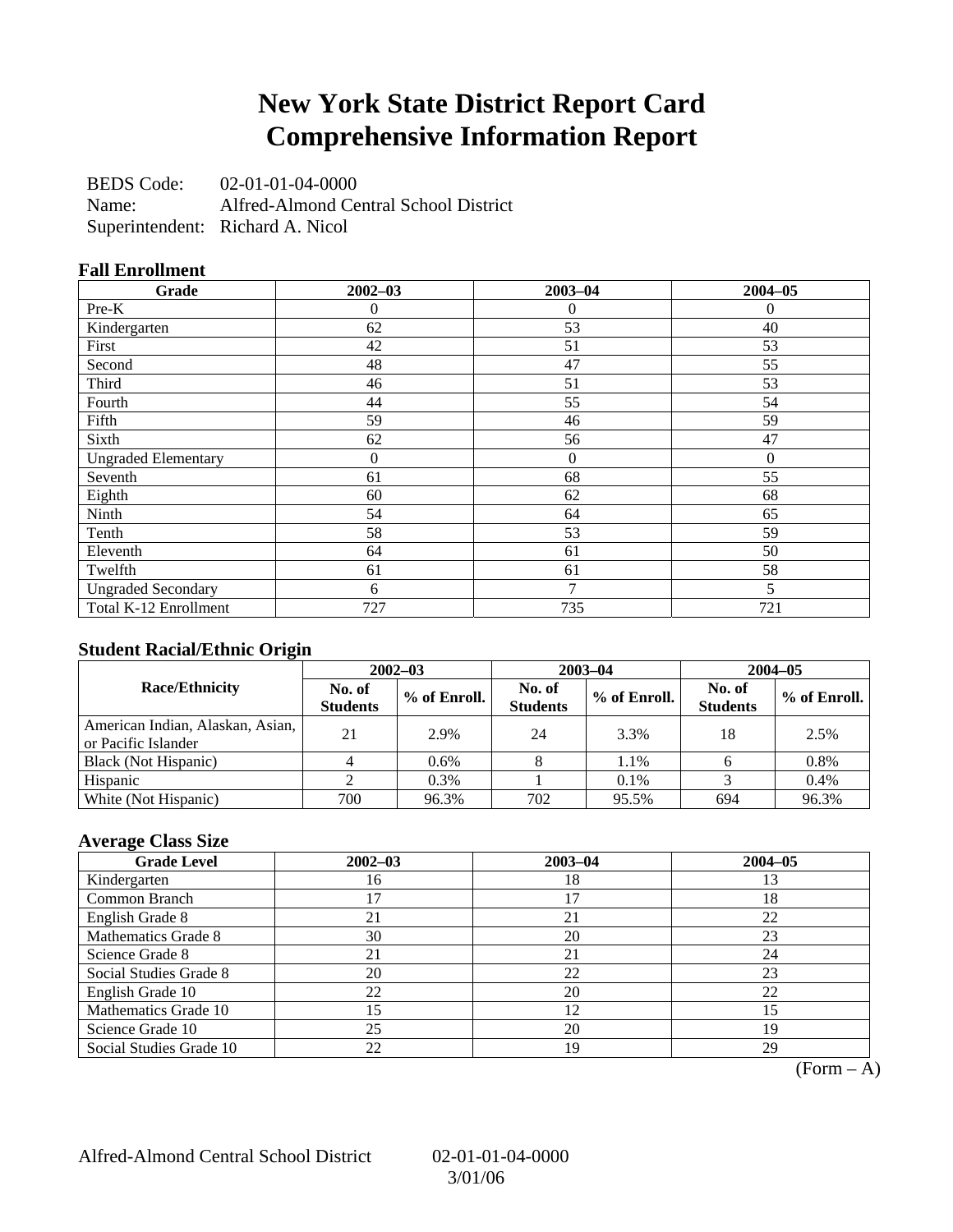#### **District Need to Resource Capacity Category**

| <b>N/RC Category</b> | <b>Description</b>                                                                                 |
|----------------------|----------------------------------------------------------------------------------------------------|
|                      | This is a school district with average student needs in relation to<br>district resource capacity. |

#### **Similar School Group and Description**

| <b>Similar School Group</b> | <b>Description</b> |
|-----------------------------|--------------------|
| NA                          | <b>NA</b>          |

All schools within the same N/RC category are divided into three similar school groups defined by the percentage of students in the school who are eligible for the free-lunch program and/or who are limited English proficient (also known as English language learners).

#### **Student Demographics Used To Determine Similar Schools Group**

|                                   | $2002 - 03$ |         | $2003 - 04$ |         | $2004 - 05$ |         |
|-----------------------------------|-------------|---------|-------------|---------|-------------|---------|
|                                   | Count       | Percent | Count       | Percent | Count       | Percent |
| <b>Limited English Proficient</b> |             | 0.0%    |             | 0.0%    |             | $0.0\%$ |
| <b>Eligible for Free Lunch</b>    | 85          | 11.7%   | 12          | 15.2%   | 125         | 17.3%   |

#### **Attendance and Suspension**

|                               | $2001 - 02$      |         |                  | $2002 - 03$ | $2003 - 04$     |         |
|-------------------------------|------------------|---------|------------------|-------------|-----------------|---------|
|                               | $%$ of<br>No. of |         | $%$ of<br>No. of |             | No. of          | $%$ of  |
|                               | <b>Students</b>  | Enroll. | <b>Students</b>  | Enroll.     | <b>Students</b> | Enroll. |
| <b>Annual Attendance Rate</b> |                  | 95.4%   |                  | 95.7%       |                 | 96.0%   |
| <b>Student Suspensions</b>    |                  | 0.7%    |                  | 1.1%        |                 | 1.2%    |

#### **Student Socioeconomic and Stability Indicators (Percent of Enrollment)**

|                          | $2002 - 03$ | $2003 - 04$ | $2004 - 05$ |
|--------------------------|-------------|-------------|-------------|
| <b>Reduced Lunch</b>     | 8.3%        | 8.7%        | 9.0%        |
| <b>Public Assistance</b> | NA          | NA          | NA          |
| <b>Student Stability</b> | NA          | <b>NA</b>   | NA          |

#### **Staff Counts**

| Staff                                 | $2004 - 05$ |
|---------------------------------------|-------------|
| <b>Total Teachers</b>                 |             |
| <b>Total Other Professional Staff</b> |             |
| <b>Total Paraprofessionals</b>        |             |
| Teaching Out of Certification*        |             |

\*Teaching out of certification more than on an incidental basis.

 $(Form - B)$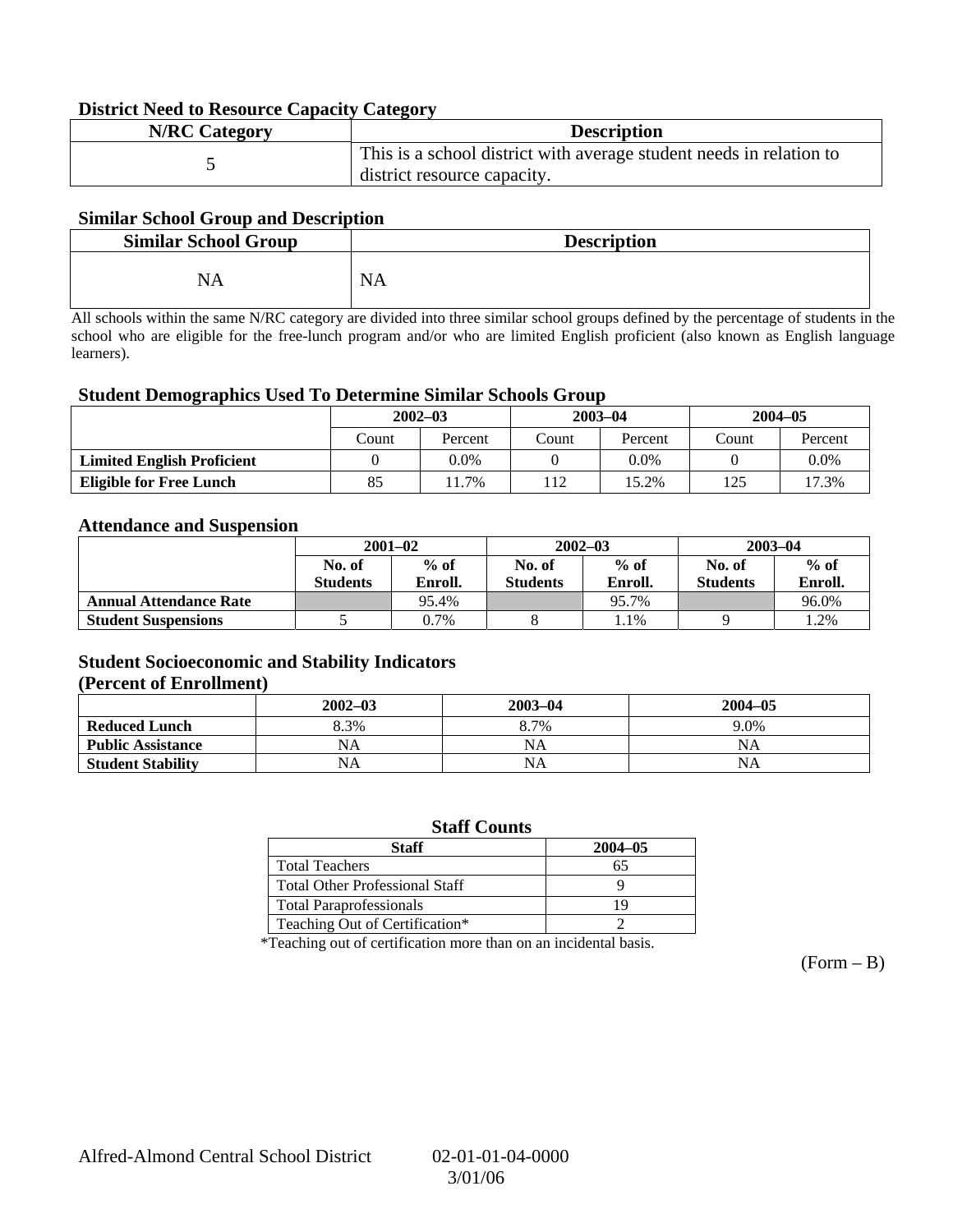# **High School Graduates and Noncompleters**

|                     | <b>High School Graduates and Completers</b>  | $2002 - 03$                                                                                                            | $2003 - 04$ | $2004 - 05$ |
|---------------------|----------------------------------------------|------------------------------------------------------------------------------------------------------------------------|-------------|-------------|
|                     | Total Graduates*                             | 58                                                                                                                     | 58          | 52          |
| General-            | <b>Regents Diplomas</b>                      | 49<br>46<br>79%<br>84%<br>3<br>2<br>2<br>$\Omega$<br>67%<br>0%<br>$\overline{2}$<br>60<br>61<br>51<br>46<br>77%<br>84% | 51          |             |
| <b>Education</b>    | % Regents Diplomas                           |                                                                                                                        |             | 98%         |
| <b>Students</b>     | Regents Diplomas with Advanced Designation** |                                                                                                                        |             | 24          |
|                     | % Regents Diplomas with Advanced Designation |                                                                                                                        |             | 46%         |
|                     | IEP Diplomas or Local Certificates           |                                                                                                                        |             |             |
|                     | Total Graduates*                             |                                                                                                                        |             | 2           |
| <b>Students</b>     | <b>Regents Diplomas</b>                      |                                                                                                                        |             | 2           |
| with                | % Regents Diplomas                           |                                                                                                                        |             | 100%        |
| <b>Disabilities</b> | Regents Diplomas with Advanced Designation** |                                                                                                                        |             | $\theta$    |
|                     | % Regents Diplomas with Advanced Designation |                                                                                                                        |             | 0%          |
|                     | IEP Diplomas or Local Certificates           |                                                                                                                        |             | 3           |
|                     | Total Graduates*                             |                                                                                                                        |             | 54          |
|                     | <b>Regents Diplomas</b>                      |                                                                                                                        |             | 53          |
| <b>All Students</b> | % Regents Diplomas                           |                                                                                                                        |             | 98%         |
|                     | Regents Diplomas with Advanced Designation** | $\overline{c}$                                                                                                         | 24          |             |
|                     | % Regents Diplomas with Advanced Designation |                                                                                                                        |             | 44%         |
|                     | <b>IEP Diplomas or Local Certificates</b>    |                                                                                                                        |             | 3           |

\* Only students awarded local diplomas or Regents endorsed diplomas are included in the count of high school graduates in this table. Data include graduates in August, January and June of the school year being reported.

\*\*Beginning with students who first entered grade 9 in 2001–02, students may earn a Regents diploma by passing (scoring 65–100) Regents exams in five areas and meeting course requirements. To earn a Regents diploma with advanced designation, the student must pass eight Regents exams. For more information, see http://www.emsc.nysed.gov/parents/gradreqtsfs.shtml

#### **Post-Secondary Plans of 2004–05 Graduates**

|                                                 |                | 4-year<br>College | 2-year<br>College | <b>Other Post-</b><br><b>Secondary</b> | <b>Military</b> | Employment | <b>Adult</b><br><b>Services</b> | Plan<br><b>Unknown</b> | <b>Other</b><br><b>Known Plan</b> |
|-------------------------------------------------|----------------|-------------------|-------------------|----------------------------------------|-----------------|------------|---------------------------------|------------------------|-----------------------------------|
| General-<br><b>Education</b><br><b>Students</b> | <b>Number</b>  | 24                | 24                | 0                                      | 3               |            |                                 | $\theta$               | $\boldsymbol{0}$                  |
|                                                 | Percent        | 46%               | 46%               | 0%                                     | 6%              | 2%         | $0\%$                           | 0%                     | 0%                                |
| <b>Students</b><br>with<br><b>Disabilities</b>  | <b>Number</b>  | $\theta$          | 2                 | 0                                      | $\Omega$        | $\Omega$   | $\Omega$                        | $\Omega$               | $\theta$                          |
|                                                 | Percent        | 0%                | 100%              | 0%                                     | 0%              | 0%         | 0%                              | 0%                     | 0%                                |
| All<br><b>Students</b>                          | <b>Number</b>  | 24                | 26                | $\Omega$                               | 3               |            | $\Omega$                        | $\theta$               | $\overline{0}$                    |
|                                                 | <b>Percent</b> | 44%               | 48%               | 0%                                     | 6%              | 2%         | 0%                              | 0%                     | 0%                                |

### **High School Noncompletion Rates**

|                        |                            |                 | $2002 - 03$ |                 | $2003 - 04$ |                 | $2004 - 05$ |
|------------------------|----------------------------|-----------------|-------------|-----------------|-------------|-----------------|-------------|
|                        |                            | No. of          | $%$ of      | No. of          | $%$ of      | No. of          | $%$ of      |
|                        |                            | <b>Students</b> | Enroll.     | <b>Students</b> | Enroll.     | <b>Students</b> | Enroll.     |
| <b>General-</b>        | Dropped Out                |                 |             |                 | 0.9%        |                 | $0.5\%$     |
| <b>Education</b>       | Entered GED Program*       |                 |             |                 | $0.5\%$     |                 | $0.0\%$     |
| <b>Students</b>        | <b>Total Noncompleters</b> |                 |             |                 | 1.4%        |                 | $0.5\%$     |
| <b>Students with</b>   | Dropped Out                |                 |             |                 | $0.0\%$     |                 | $0.0\%$     |
| <b>Disabilities</b>    | Entered GED Program*       |                 |             |                 | $0.0\%$     |                 | $0.0\%$     |
|                        | <b>Total Noncompleters</b> |                 |             |                 | $0.0\%$     |                 | $0.0\%$     |
| All<br><b>Students</b> | Dropped Out                | ◠               | 0.8%        | 2               | 0.8%        |                 | $0.4\%$     |
|                        | Entered GED Program*       |                 | 2.9%        |                 | $0.4\%$     |                 | $0.0\%$     |
|                        | <b>Total Noncompleters</b> |                 | 3.7%        |                 | 1.2%        |                 | 0.4%        |

\*The number and percentage of students who left a program leading to a high school diploma and entered a program leading to a high school equivalency diploma.

 $(Form - C)$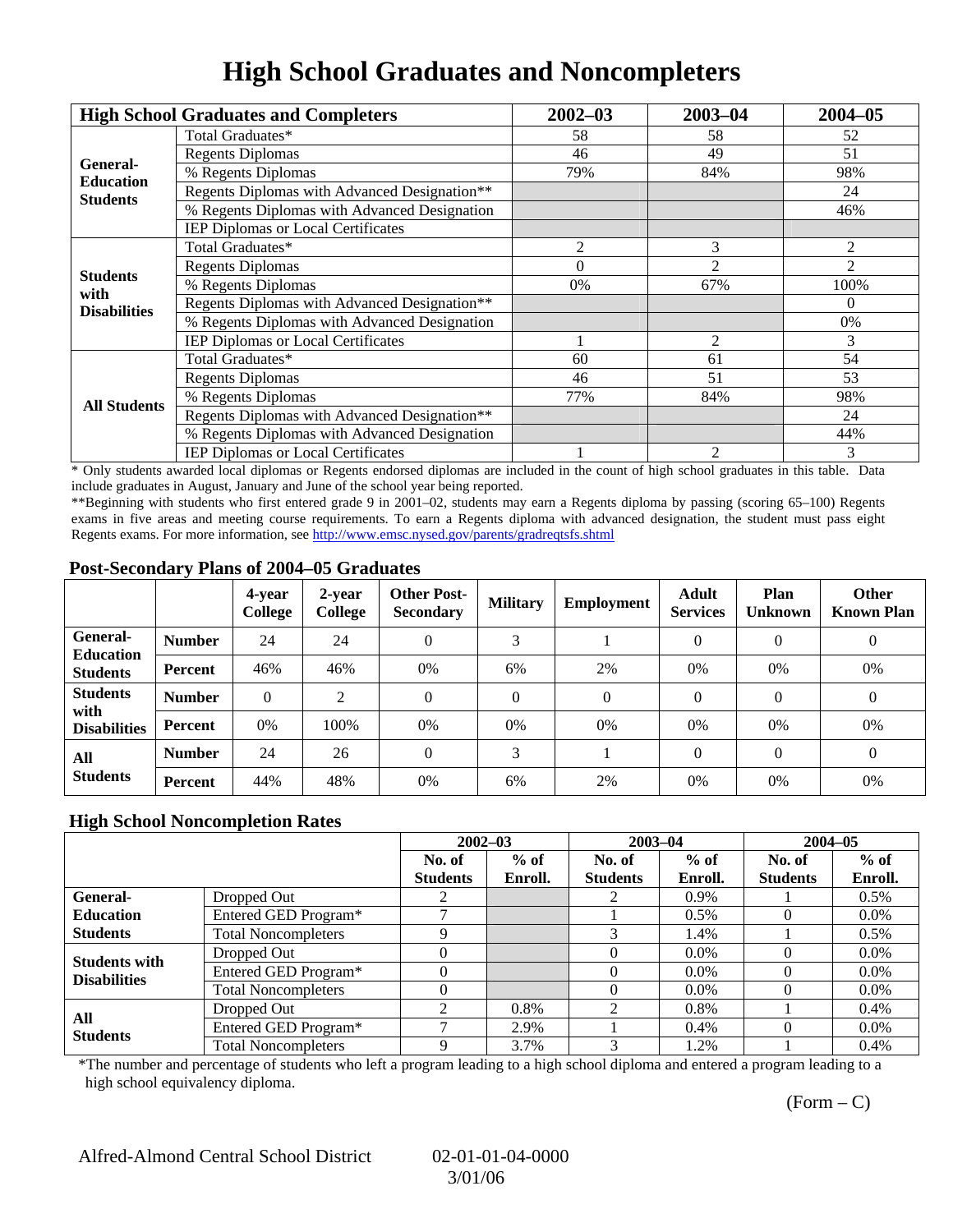## **Career Development and Occupational Studies (CDOS)**

### **Percentage of Students Documenting Self- and Career-Awareness Information and Career Exploration Activities, K–3**

| <b>Grades</b> | $2002 - 03$ | $2003 - 04$ | $2004 - 05$ |
|---------------|-------------|-------------|-------------|
| K–1           | 0%          | 0%          | $0\%$       |
| $2 - 3$       | 9%          | 0%          | 0%          |

### **Students Developing a Career Plan, 4–12**

| <b>Grades</b> |                                      | $2002 - 03$ | $2003 - 04$ | $2004 - 05$ |
|---------------|--------------------------------------|-------------|-------------|-------------|
|               | Number of General-Education Students | $\theta$    | $\Omega$    | $\Omega$    |
| $4 - 5$       | Number of Students with Disabilities | $\theta$    | $\Omega$    | $\theta$    |
|               | Number of All Students               | $\Omega$    | $\Omega$    | $\Omega$    |
|               | Percent of Enrollment                | $0\%$       | $0\%$       | $0\%$       |
|               | Number of General-Education Students | $\theta$    | 117         | 102         |
| $6 - 8$       | Number of Students with Disabilities | 25          | 13          | 21          |
|               | Number of All Students               | 25          | 130         | 123         |
|               | Percent of Enrollment                | 14%         | 69%         | 72%         |
|               | Number of General-Education Students | 216         | 210         | 212         |
| $9 - 12$      | Number of Students with Disabilities | 21          | 29          | 20          |
|               | Number of All Students               | 237         | 239         | 232         |
|               | Percent of Enrollment                | 98%         | 98%         | 99%         |

### **Career and Technical Education (CTE) Programs**

| <b>CTE</b> Program                                |       | <b>This District</b> | <b>Statewide</b> |
|---------------------------------------------------|-------|----------------------|------------------|
|                                                   | Count | Percentage           | Average          |
| <b>All CTE Programs</b>                           |       |                      |                  |
| Completed the CTE Program                         | 9     |                      |                  |
| <b>Completed and Passed Regents Exams</b>         | 9     | 100%                 | 80%              |
| Completed and had Course Average of 75% or More   | 9     | 100%                 | 82%              |
| Completed and Attained a HS Diploma or Equivalent | 9     | 100%                 | 96%              |
| Completed and Whose Status is Known               | 9     |                      |                  |
| Completed and Were Successfully Placed            | 9     | 100%                 | 96%              |
| <b>Nontraditional Programs</b>                    |       |                      |                  |
| <b>Underrepresented Gender Members Enrolled</b>   |       | 5%                   | 25%              |
| Underrepresented Gender Members Who Completed     |       | 0%                   | 19%              |

Enrollment data are for the 2004–2005 school year; completer data are as of June 2004.

Blank cells indicate that either the district did not have a CTE program or did not report data. These data are reported only at the district level.

 $(Form - D)$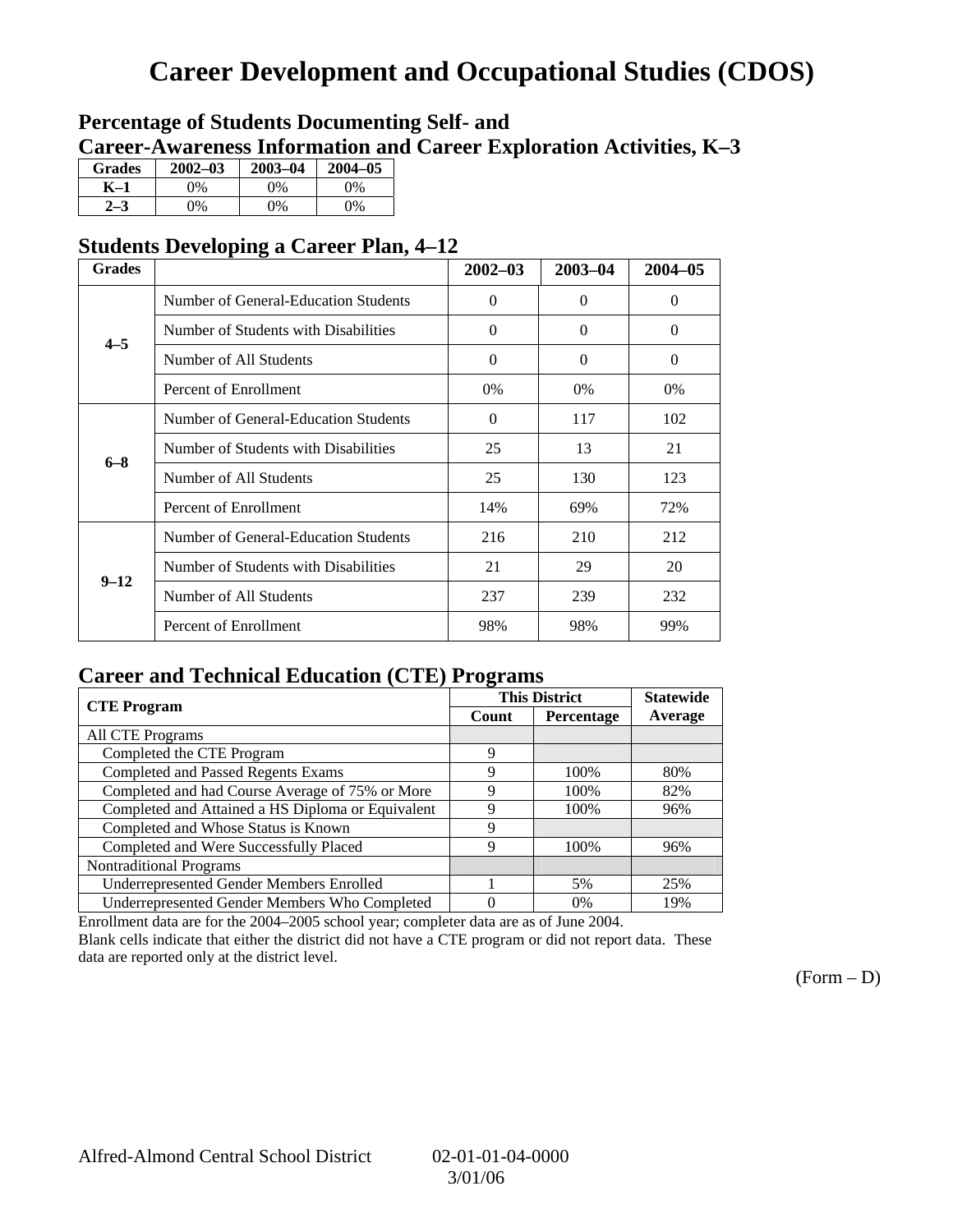# **Second Language Proficiency Examinations**

### **General-Education Students 2002–03 2003–04 2004–05 Test No. Tested % Passing No. Tested % Passing No. Tested % Passing**  French 31 100% 30 100% 37 100% German 0 0% 0 0% 0 0% Italian ( 0 0% 0 0% 0 0% 0 0% 0 0% Latin 0 0% 0 0% 0 0% Spanish 25 100% 25 96% 31 100%

### **Students with Disabilities**

| <b>Test</b> | $2002 - 03$ |           |            | $2003 - 04$ | $2004 - 05$       |           |  |
|-------------|-------------|-----------|------------|-------------|-------------------|-----------|--|
|             | No. Tested  | % Passing | No. Tested | % Passing   | <b>No. Tested</b> | % Passing |  |
| French      |             |           |            |             |                   |           |  |
| German      |             | 0%        |            | 0%          |                   | 0%        |  |
| Italian     |             | 0%        |            | 0%          |                   | 0%        |  |
| Latin       |             | 0%        |            | 0%          |                   | 0%        |  |
| Spanish     |             | 0%        |            |             |                   | 0%        |  |

### **Regents Competency Tests**

### **General-Education Students**

| <b>Test</b>           | $2002 - 03$       |           |                   | $2003 - 04$ | $2004 - 05$ |           |  |
|-----------------------|-------------------|-----------|-------------------|-------------|-------------|-----------|--|
|                       | <b>No. Tested</b> | % Passing | <b>No. Tested</b> | % Passing   | No. Tested  | % Passing |  |
| <b>Mathematics</b>    |                   | 0%        |                   | 0%          |             | 0%        |  |
| Science               |                   | 0%        |                   | 0%          |             | 0%        |  |
| Reading               |                   | 0%        |                   | $0\%$       |             | 0%        |  |
| Writing               |                   | 0%        |                   | 0%          |             | 0%        |  |
| <b>Global Studies</b> |                   | 0%        |                   | 0%          |             | 0%        |  |
| U.S. Hist & Gov't     |                   | 0%        |                   | $0\%$       |             | 0%        |  |

### **Students with Disabilities**

| <b>Test</b>           | $2002 - 03$ |           | $2003 - 04$ |           | $2004 - 05$       |           |  |
|-----------------------|-------------|-----------|-------------|-----------|-------------------|-----------|--|
|                       | No. Tested  | % Passing | No. Tested  | % Passing | <b>No. Tested</b> | % Passing |  |
| <b>Mathematics</b>    |             |           |             | $0\%$     |                   | 0%        |  |
| Science               |             | 0%        |             |           |                   | 60%       |  |
| Reading               |             |           |             |           |                   |           |  |
| Writing               |             |           |             |           |                   |           |  |
| <b>Global Studies</b> |             |           |             |           |                   |           |  |
| U.S. Hist & Gov't     |             |           |             | 0%        |                   | 0%        |  |

 $(Form - E)$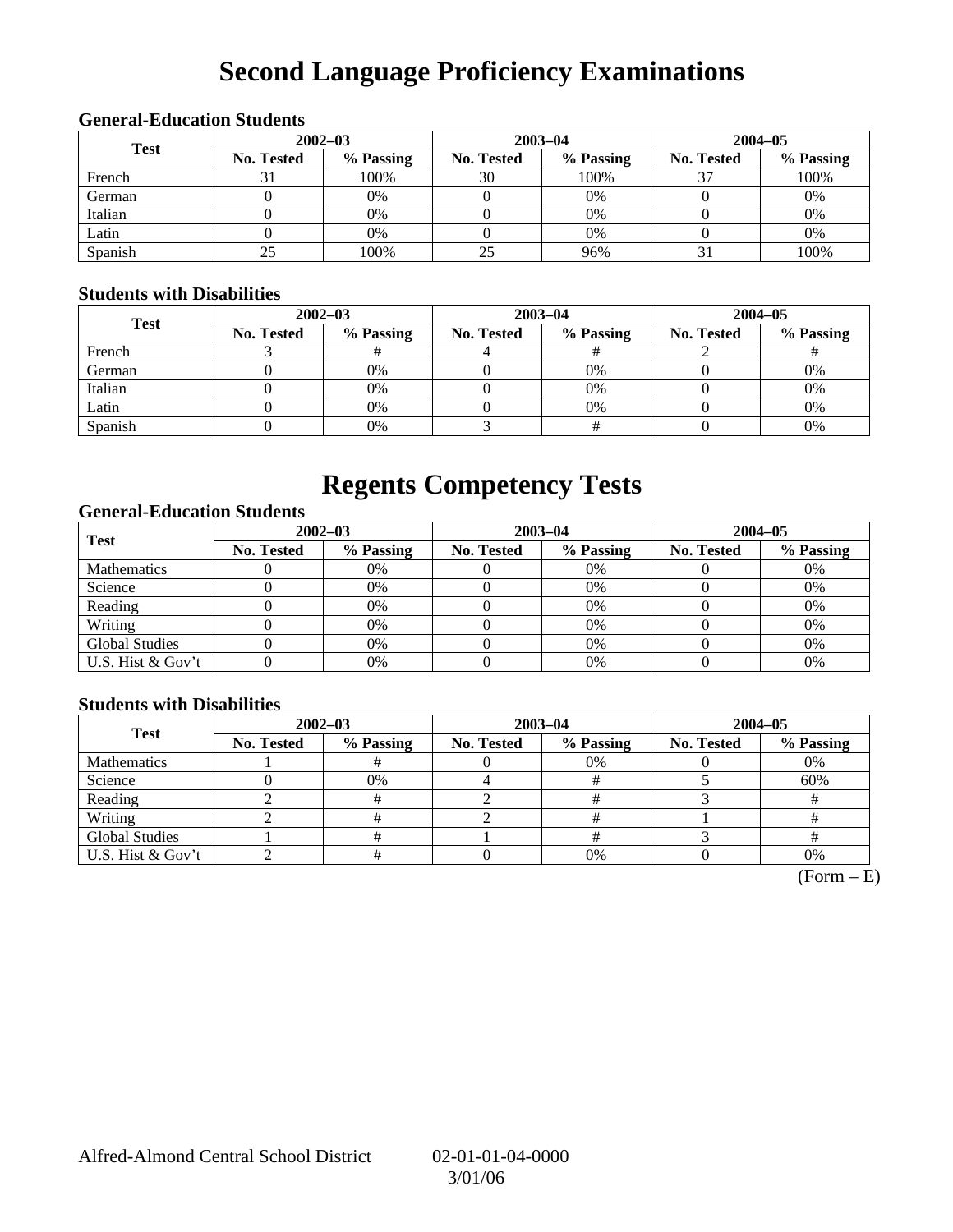### **Regents Examinations**

|                                     | <b>All Students</b> |                                     |                 |                         | <b>Students with Disabilities</b> |                  |
|-------------------------------------|---------------------|-------------------------------------|-----------------|-------------------------|-----------------------------------|------------------|
|                                     | $2002 - 03$         | $2003 - 04$                         | $2004 - 05$     | $2002 - 03$             | $2003 - 04$                       | $2004 - 05$      |
|                                     |                     | <b>Comprehensive English</b>        |                 |                         |                                   |                  |
| Number Tested                       | 63                  | 69                                  | 57              | 3                       | $\overline{2}$                    | 5                |
| Number Scoring 55-100               | 61                  | 66                                  | 57              | #                       | #                                 | $\overline{5}$   |
| Number Scoring 65-100               | $\overline{59}$     | 62                                  | $\overline{52}$ | $\overline{\ddot{\pi}}$ | $\overline{\#}$                   | $\overline{3}$   |
| Number Scoring 85-100               | $\overline{36}$     | 29                                  | $\overline{24}$ | $\overline{\ddot{\pi}}$ | $\overline{\#}$                   | $\overline{0}$   |
| Percentage of Tested Scoring 55-100 | 97%                 | 96%                                 | 100%            | $\#$                    | $\#$                              | 100%             |
| Percentage of Tested Scoring 65-100 | 94%                 | 90%                                 | 91%             | $\#$                    | $\#$                              | 60%              |
| Percentage of Tested Scoring 85-100 | 57%                 | 42%                                 | 42%             | $\#$                    | $\#$                              | 0%               |
|                                     |                     | <b>Mathematics A</b>                |                 |                         |                                   |                  |
| Number Tested                       | 56                  | 64                                  | $\overline{59}$ | $\overline{2}$          | 5                                 | 5                |
| Number Scoring 55-100               | 55                  | 64                                  | 58              | $\frac{1}{2}$           | 5                                 | $\overline{5}$   |
| Number Scoring 65-100               | 52                  | 63                                  | 56              | $\frac{1}{2}$           | $\overline{5}$                    | $\overline{5}$   |
| Number Scoring 85-100               | $\overline{6}$      | $\overline{31}$                     | $\overline{30}$ | $\overline{\#}$         | $\mathbf{1}$                      | $\mathbf{1}$     |
| Percentage of Tested Scoring 55-100 | 98%                 | 100%                                | 98%             | $\frac{1}{2}$           | 100%                              | 100%             |
| Percentage of Tested Scoring 65-100 | 93%                 | 98%                                 | 95%             | $\#$                    | 100%                              | 100%             |
| Percentage of Tested Scoring 85-100 | 11%                 | 48%                                 | 51%             | $\overline{+}$          | 20%                               | 20%              |
|                                     |                     | <b>Mathematics B</b>                |                 |                         |                                   |                  |
| Number Tested                       | $\overline{21}$     | 31                                  | 46              | $\boldsymbol{0}$        | $\boldsymbol{0}$                  | $\mathbf{0}$     |
| Number Scoring 55-100               | 15                  | $\overline{23}$                     | 34              | $\overline{0}$          | $\overline{0}$                    | $\overline{0}$   |
| Number Scoring 65-100               | 12                  | 16                                  | 24              | $\overline{0}$          | $\mathbf{0}$                      | $\boldsymbol{0}$ |
| Number Scoring 85-100               | 3                   | $\overline{2}$                      | 5               | $\overline{0}$          | $\overline{0}$                    | $\overline{0}$   |
| Percentage of Tested Scoring 55-100 | 71%                 | 74%                                 | 74%             | 0%                      | 0%                                | 0%               |
| Percentage of Tested Scoring 65-100 | 57%                 | 52%                                 | 52%             | 0%                      | 0%                                | 0%               |
| Percentage of Tested Scoring 85-100 | 14%                 | 6%                                  | 11%             | 0%                      | 0%                                | 0%               |
|                                     |                     | <b>Global History and Geography</b> |                 |                         |                                   |                  |
| Number Tested                       | 73                  | 62                                  | 65              | 3                       | $\overline{4}$                    | 6                |
| Number Scoring 55-100               | $\overline{70}$     | 61                                  | $\overline{64}$ | $\frac{1}{2}$           | $\overline{\#}$                   | 5                |
| Number Scoring 65-100               | 63                  | 57                                  | 61              | $\frac{1}{2}$           | $\#$                              | $\overline{4}$   |
| Number Scoring 85-100               | $\overline{20}$     | $\overline{22}$                     | 32              | #                       | $\overline{\#}$                   | $\overline{0}$   |
| Percentage of Tested Scoring 55-100 | 96%                 | 98%                                 | 98%             | #                       | $\#$                              | 83%              |
| Percentage of Tested Scoring 65-100 | 86%                 | 92%                                 | 94%             | #                       | $\#$                              | 67%              |
| Percentage of Tested Scoring 85-100 | 27%                 | 35%                                 | 49%             | $\#$                    | $\#$                              | 0%               |
|                                     |                     | <b>U.S. History and Government</b>  |                 |                         |                                   |                  |
| Number Tested                       | 65                  | 64                                  | 53              | 3                       | $\overline{c}$                    | $\mathfrak{Z}$   |
| Number Scoring 55-100               | 65                  | 63                                  | 53              | $\#$                    | $\#$                              | $\overline{\#}$  |
| Number Scoring 65-100               | $\overline{65}$     | 61                                  | $\overline{51}$ | #                       | $\overline{\#}$                   | $\overline{\#}$  |
| Number Scoring 85-100               | $\overline{34}$     | $\overline{32}$                     | $\overline{32}$ | $\overline{\#}$         | $\overline{\#}$                   | $\#$             |
| Percentage of Tested Scoring 55-100 | 100%                | 98%                                 | 100%            | $\#$                    | $\overline{\#}$                   | $\#$             |
| Percentage of Tested Scoring 65-100 | 100%                | 95%                                 | 96%             | $\overline{\#}$         | $\frac{1}{2}$                     | $\#$             |
| Percentage of Tested Scoring 85-100 | 52%                 | 50%                                 | 60%             | $\overline{\#}$         | $\overline{\#}$                   | $\overline{\#}$  |

 $\overline{(Form - F)}$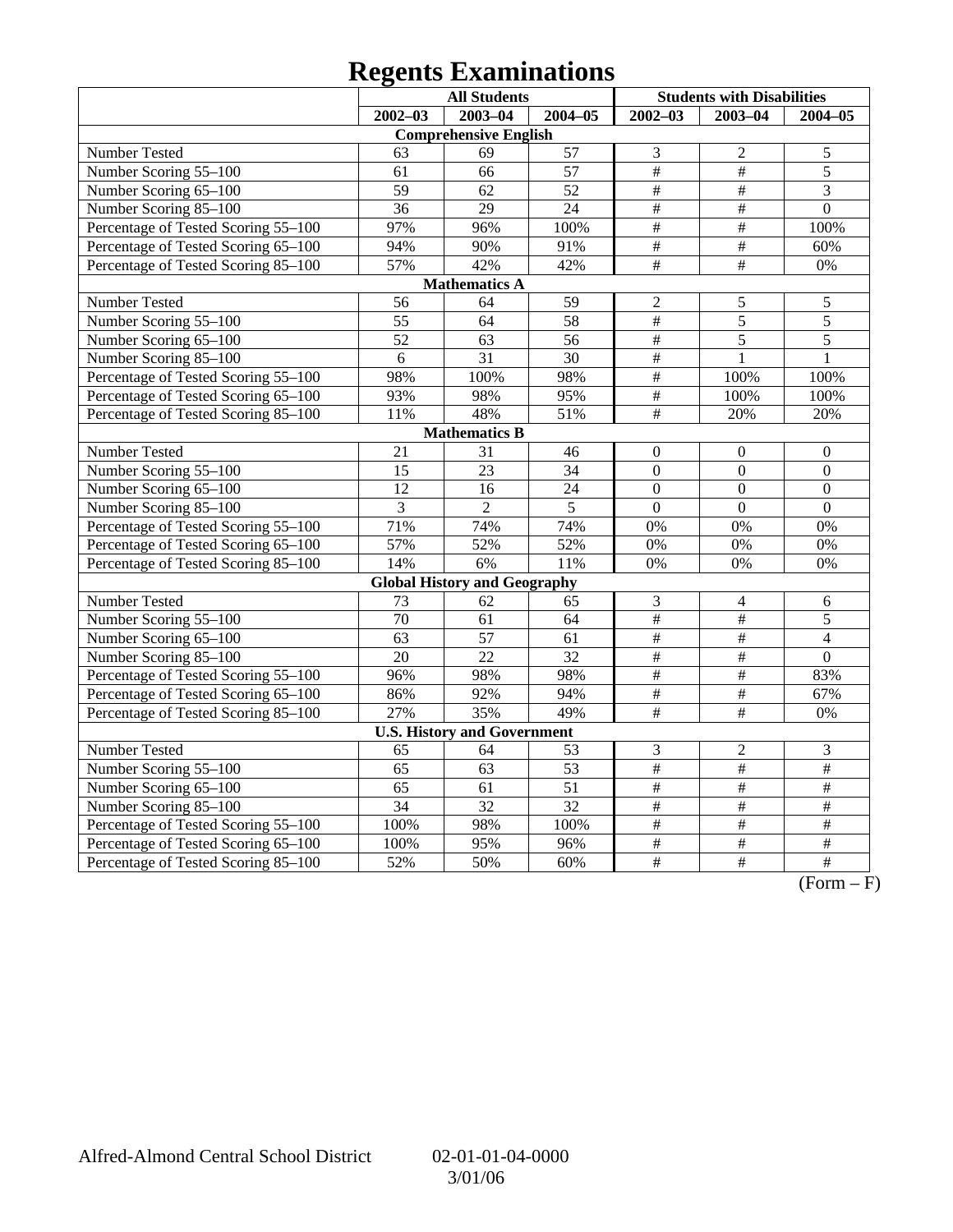### **Regents Examinations**

|                                     | o               | <b>All Students</b>                   |                 |                           | <b>Students with Disabilities</b> |                           |
|-------------------------------------|-----------------|---------------------------------------|-----------------|---------------------------|-----------------------------------|---------------------------|
|                                     | $2002 - 03$     | $2003 - 04$                           | 2004-05         | $2002 - 03$               | $2003 - 04$                       | $2004 - 05$               |
|                                     |                 | <b>Living Environment</b>             |                 |                           |                                   |                           |
| Number Tested                       | 58              | 61                                    | 59              | 1                         | 3                                 | 3                         |
| Number Scoring 55-100               | 58              | 61                                    | 59              | $\overline{\#}$           | $\overline{\#}$                   | #                         |
| Number Scoring 65-100               | 58              | 61                                    | 58              | $\#$                      | $\#$                              | $\#$                      |
| Number Scoring 85-100               | 25              | 22                                    | 36              | $\#$                      | $\#$                              | $\#$                      |
| Percentage of Tested Scoring 55-100 | 100%            | 100%                                  | 100%            | $\overline{\overline{t}}$ | $\overline{\ddot{}}$              | $\overline{\overline{H}}$ |
| Percentage of Tested Scoring 65-100 | 100%            | 100%                                  | 98%             | $\overline{\#}$           | $\overline{\#}$                   | $\overline{\#}$           |
| Percentage of Tested Scoring 85-100 | 43%             | 36%                                   | 61%             | $\#$                      | $\#$                              | $\#$                      |
|                                     |                 | <b>Physical Setting/Earth Science</b> |                 |                           |                                   |                           |
| Number Tested                       | 42              | 52                                    | 45              | $\overline{2}$            | 8                                 | 4                         |
| Number Scoring 55-100               | 41              | 48                                    | 40              | $\#$                      | 6                                 | $\#$                      |
| Number Scoring 65-100               | 41              | 45                                    | 40              | $\#$                      | 3                                 | $\#$                      |
| Number Scoring 85-100               | $\overline{24}$ | $\overline{22}$                       | $\overline{25}$ | $\#$                      | $\mathbf{1}$                      | #                         |
| Percentage of Tested Scoring 55-100 | 98%             | 92%                                   | 89%             | $\overline{\#}$           | 75%                               | $\overline{\#}$           |
| Percentage of Tested Scoring 65-100 | 98%             | 87%                                   | 89%             | $\overline{\#}$           | 38%                               | $\overline{\#}$           |
| Percentage of Tested Scoring 85-100 | 57%             | 42%                                   | 56%             | $\overline{\#}$           | 12%                               | #                         |
|                                     |                 | <b>Physical Setting/Chemistry</b>     |                 |                           |                                   |                           |
| Number Tested                       | 45              | 42                                    | 36              | $\mathbf{1}$              | $\mathbf{1}$                      | $\boldsymbol{0}$          |
| Number Scoring 55-100               | $\overline{44}$ | $\overline{42}$                       | $\overline{36}$ | $\overline{\overline{H}}$ | #                                 | $\overline{0}$            |
| Number Scoring 65-100               | 39              | 36                                    | 36              | $\overline{\#}$           | $\overline{\#}$                   | $\boldsymbol{0}$          |
| Number Scoring 85-100               | 13              | $\mathbf{Q}$                          | 8               | #                         | $\#$                              | $\overline{0}$            |
| Percentage of Tested Scoring 55-100 | 98%             | 100%                                  | 100%            | $\#$                      | $\#$                              | 0%                        |
| Percentage of Tested Scoring 65-100 | 87%             | 86%                                   | 100%            | $\#$                      | $\#$                              | 0%                        |
| Percentage of Tested Scoring 85-100 | 29%             | 21%                                   | 22%             | $\#$                      | $\#$                              | 0%                        |
|                                     |                 | <b>Physical Setting/Physics</b>       |                 |                           |                                   |                           |
| Number Tested                       |                 | 20                                    | 27              |                           | 1                                 | $\boldsymbol{0}$          |
| Number Scoring 55-100               |                 | 20                                    | 25              |                           | $\#$                              | $\boldsymbol{0}$          |
| Number Scoring 65-100               |                 | 20                                    | 25              |                           | $\#$                              | $\boldsymbol{0}$          |
| Number Scoring 85-100               |                 | 13                                    | 16              |                           | $\#$                              | $\overline{0}$            |
| Percentage of Tested Scoring 55-100 |                 | 100%                                  | 93%             |                           | $\overline{\#}$                   | 0%                        |
| Percentage of Tested Scoring 65-100 |                 | 100%                                  | 93%             |                           | $\overline{\ddot{}}$              | 0%                        |
| Percentage of Tested Scoring 85-100 |                 | 65%                                   | 59%             |                           | $\overline{\#}$                   | 0%                        |

\* Physical Setting/Physics results for 2002–03 are not included in the report card because the Department issued new conversion charts for assessments administered in that year.

### $(Form - G)$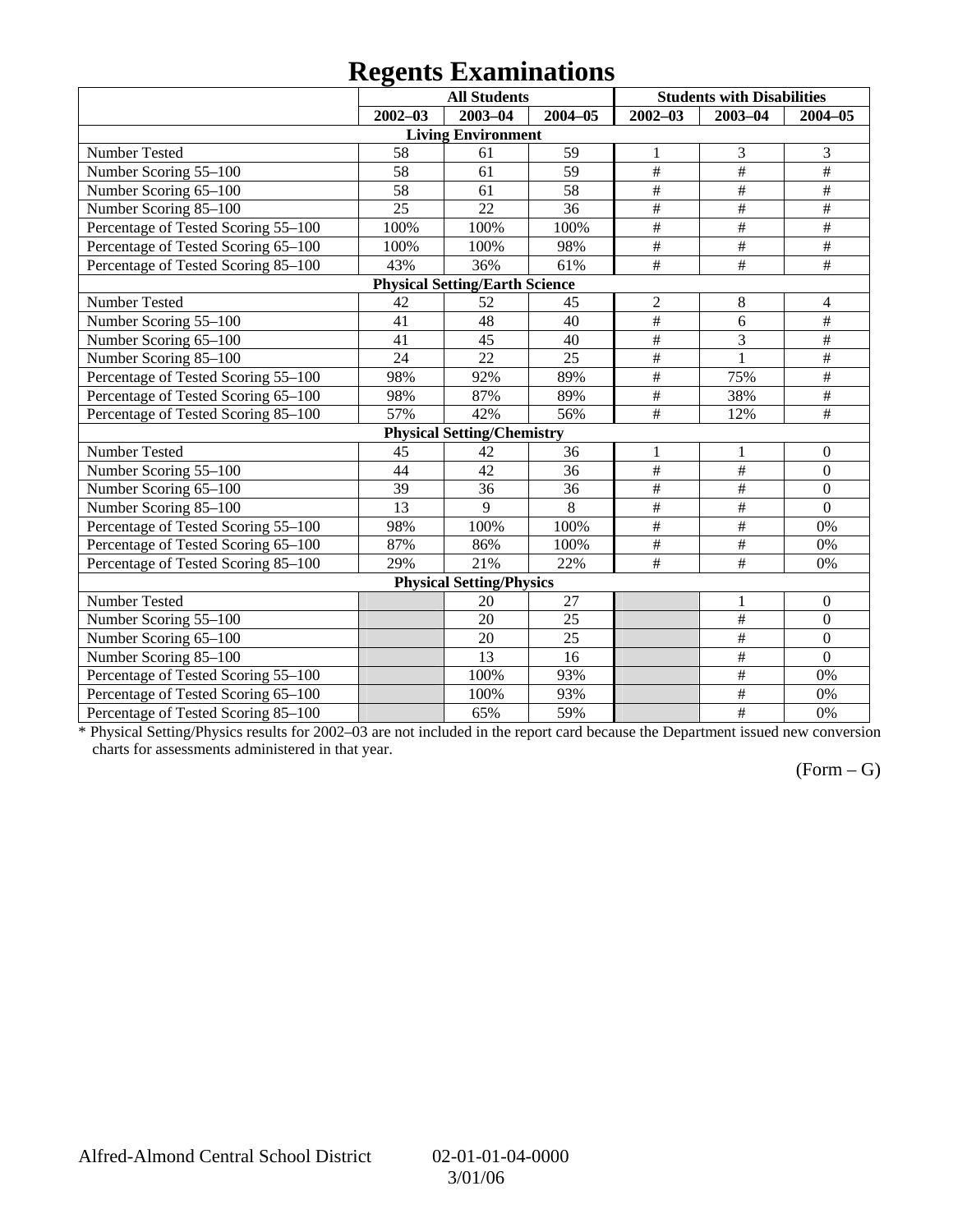### **Regents Examinations**

|                                     | <b>All Students</b><br><b>Students with Disabilities</b> |                              |                  |                  |                  |                  |
|-------------------------------------|----------------------------------------------------------|------------------------------|------------------|------------------|------------------|------------------|
|                                     | $2002 - 03$                                              | $2003 - 04$                  | $2004 - 05$      | $2002 - 03$      | $2003 - 04$      | $2004 - 05$      |
|                                     |                                                          | <b>Comprehensive French</b>  |                  |                  |                  |                  |
| Number Tested                       | 28                                                       | 23                           | 15               | 1                | $\boldsymbol{0}$ | $\mathbf{0}$     |
| Number Scoring 55-100               | 28                                                       | 23                           | 15               | $\overline{\#}$  | $\boldsymbol{0}$ | $\boldsymbol{0}$ |
| Number Scoring 65-100               | 28                                                       | 23                           | 15               | $\overline{\#}$  | $\boldsymbol{0}$ | $\boldsymbol{0}$ |
| Number Scoring 85-100               | 27                                                       | 23                           | 15               | $\overline{\#}$  | $\mathbf{0}$     | $\mathbf{0}$     |
| Percentage of Tested Scoring 55-100 | 100%                                                     | 100%                         | 100%             | $\overline{\#}$  | 0%               | 0%               |
| Percentage of Tested Scoring 65-100 | 100%                                                     | 100%                         | 100%             | $\overline{\#}$  | 0%               | 0%               |
| Percentage of Tested Scoring 85-100 | 96%                                                      | 100%                         | 100%             | $\overline{\#}$  | 0%               | 0%               |
|                                     |                                                          | <b>Comprehensive Italian</b> |                  |                  |                  |                  |
| Number Tested                       | 0                                                        | $\boldsymbol{0}$             | $\boldsymbol{0}$ | $\boldsymbol{0}$ | $\boldsymbol{0}$ | $\mathbf{0}$     |
| Number Scoring 55-100               | $\boldsymbol{0}$                                         | $\boldsymbol{0}$             | $\boldsymbol{0}$ | $\boldsymbol{0}$ | $\boldsymbol{0}$ | $\boldsymbol{0}$ |
| Number Scoring 65-100               | $\boldsymbol{0}$                                         | $\boldsymbol{0}$             | $\boldsymbol{0}$ | $\boldsymbol{0}$ | $\overline{0}$   | $\boldsymbol{0}$ |
| Number Scoring 85-100               | $\overline{0}$                                           | $\boldsymbol{0}$             | $\mathbf{0}$     | $\mathbf{0}$     | $\mathbf{0}$     | $\boldsymbol{0}$ |
| Percentage of Tested Scoring 55-100 | 0%                                                       | 0%                           | 0%               | 0%               | 0%               | 0%               |
| Percentage of Tested Scoring 65-100 | 0%                                                       | 0%                           | $0\%$            | 0%               | 0%               | 0%               |
| Percentage of Tested Scoring 85-100 | 0%                                                       | 0%                           | 0%               | 0%               | 0%               | 0%               |
|                                     |                                                          | <b>Comprehensive German</b>  |                  |                  |                  |                  |
| Number Tested                       | $\mathbf{0}$                                             | $\boldsymbol{0}$             | $\boldsymbol{0}$ | $\boldsymbol{0}$ | $\boldsymbol{0}$ | $\mathbf{0}$     |
| Number Scoring 55-100               | $\boldsymbol{0}$                                         | $\boldsymbol{0}$             | $\boldsymbol{0}$ | $\boldsymbol{0}$ | $\boldsymbol{0}$ | $\boldsymbol{0}$ |
| Number Scoring 65-100               | $\boldsymbol{0}$                                         | $\boldsymbol{0}$             | $\boldsymbol{0}$ | $\boldsymbol{0}$ | $\overline{0}$   | $\boldsymbol{0}$ |
| Number Scoring 85-100               | $\overline{0}$                                           | $\boldsymbol{0}$             | $\mathbf{0}$     | $\mathbf{0}$     | $\overline{0}$   | $\overline{0}$   |
| Percentage of Tested Scoring 55-100 | 0%                                                       | 0%                           | 0%               | 0%               | 0%               | 0%               |
| Percentage of Tested Scoring 65-100 | 0%                                                       | 0%                           | $0\%$            | 0%               | 0%               | 0%               |
| Percentage of Tested Scoring 85-100 | 0%                                                       | 0%                           | 0%               | 0%               | 0%               | 0%               |
|                                     |                                                          | <b>Comprehensive Hebrew</b>  |                  |                  |                  |                  |
| Number Tested                       | $\boldsymbol{0}$                                         | $\boldsymbol{0}$             | $\boldsymbol{0}$ | $\boldsymbol{0}$ | $\boldsymbol{0}$ | $\mathbf{0}$     |
| Number Scoring 55-100               | $\boldsymbol{0}$                                         | $\boldsymbol{0}$             | $\boldsymbol{0}$ | $\boldsymbol{0}$ | $\boldsymbol{0}$ | $\boldsymbol{0}$ |
| Number Scoring 65-100               | $\boldsymbol{0}$                                         | $\boldsymbol{0}$             | $\boldsymbol{0}$ | $\boldsymbol{0}$ | $\overline{0}$   | $\boldsymbol{0}$ |
| Number Scoring 85-100               | $\overline{0}$                                           | $\boldsymbol{0}$             | $\mathbf{0}$     | $\overline{0}$   | $\overline{0}$   | $\overline{0}$   |
| Percentage of Tested Scoring 55-100 | 0%                                                       | 0%                           | 0%               | 0%               | 0%               | 0%               |
| Percentage of Tested Scoring 65-100 | 0%                                                       | 0%                           | $0\%$            | 0%               | 0%               | 0%               |
| Percentage of Tested Scoring 85-100 | 0%                                                       | 0%                           | $0\%$            | 0%               | 0%               | 0%               |
|                                     |                                                          | <b>Comprehensive Spanish</b> |                  |                  |                  |                  |
| Number Tested                       | 10                                                       | 11                           | 13               | $\boldsymbol{0}$ | $\boldsymbol{0}$ | $\mathbf{0}$     |
| Number Scoring 55-100               | 10                                                       | 11                           | 13               | $\boldsymbol{0}$ | $\mathbf{0}$     | $\boldsymbol{0}$ |
| Number Scoring 65-100               | 9                                                        | 11                           | 13               | $\boldsymbol{0}$ | $\boldsymbol{0}$ | $\boldsymbol{0}$ |
| Number Scoring 85-100               | 6                                                        | 11                           | 13               | $\overline{0}$   | $\overline{0}$   | $\overline{0}$   |
| Percentage of Tested Scoring 55-100 | 100%                                                     | 100%                         | 100%             | 0%               | 0%               | 0%               |
| Percentage of Tested Scoring 65-100 | 90%                                                      | 100%                         | 100%             | 0%               | 0%               | $0\%$            |
| Percentage of Tested Scoring 85-100 | 60%                                                      | 100%                         | 100%             | 0%               | 0%               | 0%               |
|                                     |                                                          | <b>Comprehensive Latin</b>   |                  |                  |                  |                  |
| Number Tested                       | $\boldsymbol{0}$                                         | $\boldsymbol{0}$             | $\boldsymbol{0}$ | $\boldsymbol{0}$ | $\boldsymbol{0}$ | $\mathbf{0}$     |
| Number Scoring 55-100               | $\boldsymbol{0}$                                         | $\boldsymbol{0}$             | $\boldsymbol{0}$ | $\boldsymbol{0}$ | $\boldsymbol{0}$ | $\boldsymbol{0}$ |
| Number Scoring 65-100               | $\boldsymbol{0}$                                         | $\boldsymbol{0}$             | $\boldsymbol{0}$ | $\boldsymbol{0}$ | $\boldsymbol{0}$ | $\boldsymbol{0}$ |
| Number Scoring 85-100               | $\boldsymbol{0}$                                         | $\boldsymbol{0}$             | $\boldsymbol{0}$ | $\boldsymbol{0}$ | $\mathbf{0}$     | $\boldsymbol{0}$ |
| Percentage of Tested Scoring 55-100 | 0%                                                       | 0%                           | 0%               | 0%               | 0%               | 0%               |
| Percentage of Tested Scoring 65-100 | 0%                                                       | 0%                           | 0%               | 0%               | 0%               | 0%               |
| Percentage of Tested Scoring 85-100 | $0\%$                                                    | 0%                           | 0%               | 0%               | 0%               | 0%               |

 $(Form - H)$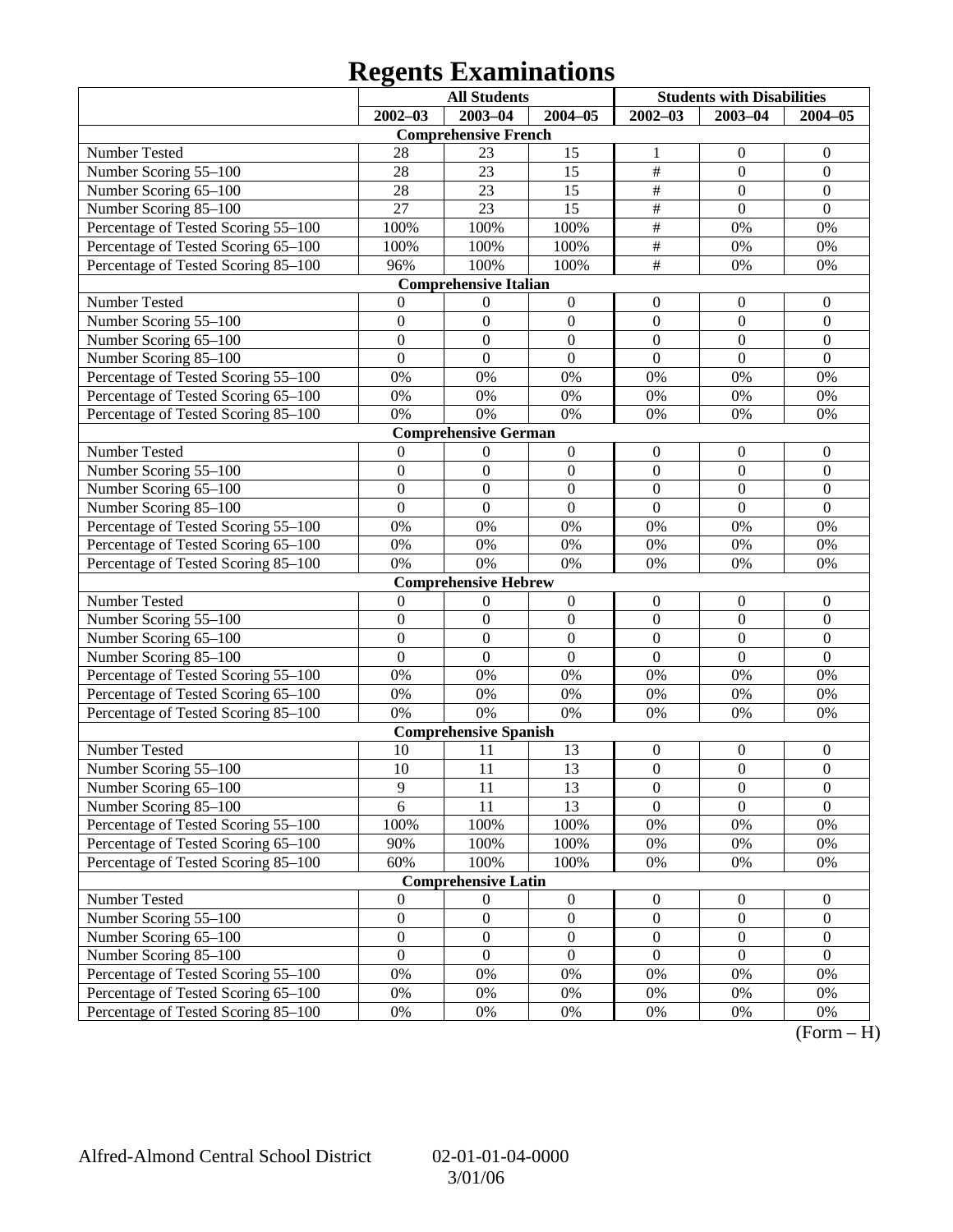|                 |                                   | <b>Number</b><br><b>Tested</b> | % at Level 1 | $\%$ at Level 2 $\parallel$ | $\%$ at Level 3 | % at Level 4 |
|-----------------|-----------------------------------|--------------------------------|--------------|-----------------------------|-----------------|--------------|
|                 | <b>General-Education Students</b> | 53                             |              |                             |                 |              |
| <b>Nov 2004</b> | <b>Students with Disabilities</b> |                                |              |                             |                 |              |
|                 | All Students                      | 57                             | 4%           | 5%                          | 58%             | 33%          |

# **Elementary-Level Social Studies**

## **Middle-Level Social Studies**

|                  |                                   | <b>Number</b><br><b>Tested</b> | $%$ at Level 1 | $\%$ at Level 2 | $\%$ at Level 3 | % at Level 4 |
|------------------|-----------------------------------|--------------------------------|----------------|-----------------|-----------------|--------------|
|                  | <b>General-Education Students</b> | 62                             | 2%             | 16%             | 60%             | 23%          |
| <b>June 2005</b> | <b>Students with Disabilities</b> |                                | 0%             | 33%             | 67%             | 0%           |
|                  | All Students                      | 68                             | 1%             | 18%             | 60%             | 21%          |

 $(Form - I)$